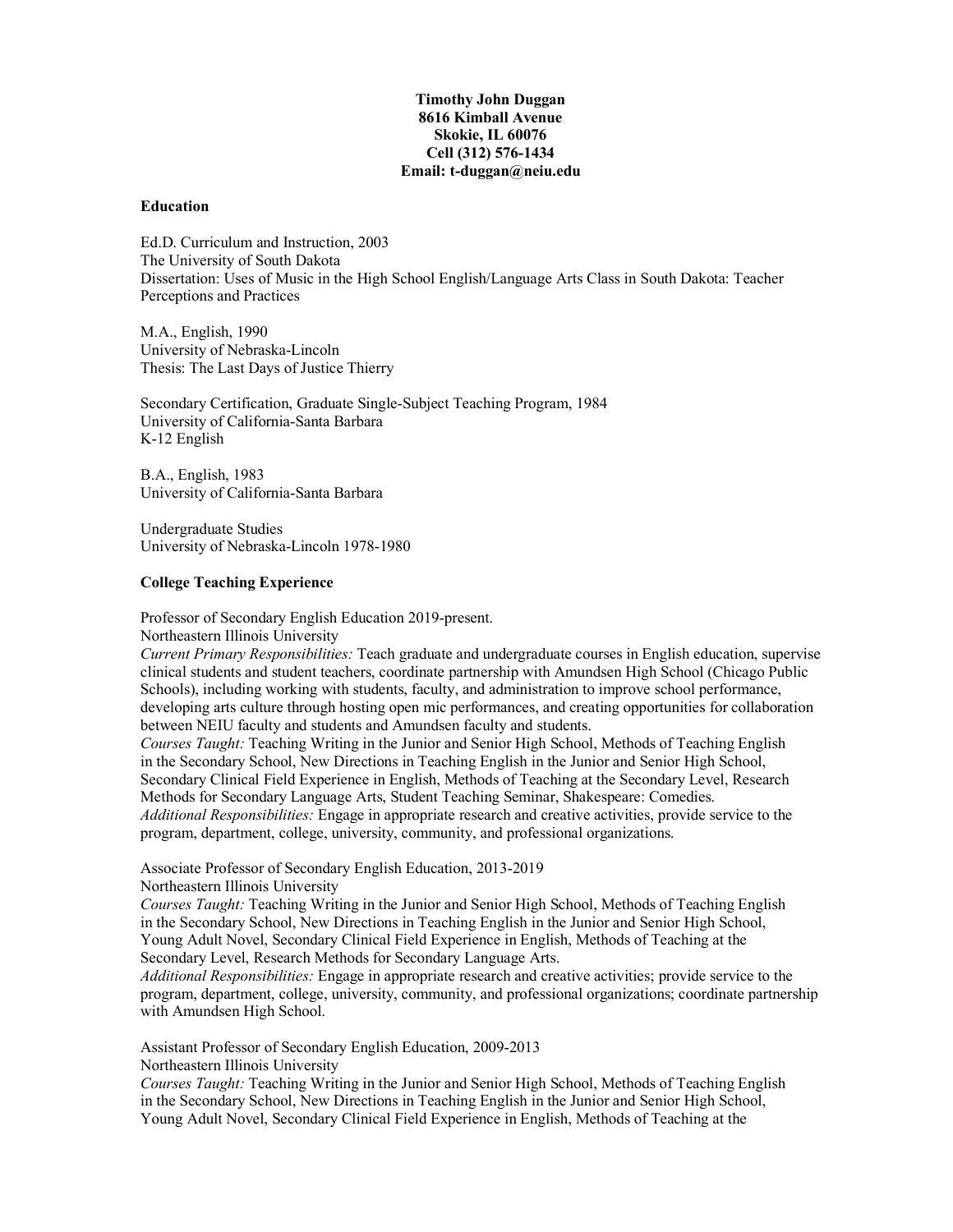Secondary Level, Research Methods for Secondary Language Arts.

*Additional Responsibilities:* Engaged in appropriate research and creative activities, provided service to the program, department, college, university, community, and professional organizations; Served as Secondary Education Program Facilitator from 2010-2012.

Adjunct Instructor, 2009 Northwestern University *Course Taught:* Engineering Design and Communication II.

Adjunct Assistant Professor, 2008-2009 Northeastern Illinois University *Courses Taught:* Methods of Teaching at the Secondary Level, New Directions in English Language Arts Teaching, Secondary Internship.

Assistant Professor of Curriculum and Instruction, 2003-2008 The University of South Dakota *Courses Taught:* Methods and Media for Middle/Secondary School Teaching, Reading Development in

Content Areas, Secondary School Curriculum, 7-12 Language Arts Methods, Nature and Needs of Gifted Children, Curriculum Development and Teaching Strategies for the Gifted, Nature and Nurture of Creativity, Improvement of Instruction, Philosophies of Education.

*Additional Responsibilities:* Served as Director of Gifted Programs, supervised student teachers, placed interns, engaged in ongoing research and creative activity, served on committees, coordinated secondary education.

Instructor, 2002-2003

The University of South Dakota

*Courses Taught:* Methods and Media for Middle/Secondary School Teaching, Reading Development in Content Areas, Secondary School Curriculum, 7-12 Language Arts Methods.

*Additional Responsibilities:* Supervised student teachers, placed interns, served on committees.

Adjunct Assistant Professor, 2001-2002 Morningside College, Sioux City, IA *Courses Taught:* Argumentation and Critical Thinking, College Writing, Interpreting Literature.

Graduate Teaching Assistant, 1999-2002 The University of South Dakota *Responsibilities:* Supervised and evaluated student teachers.

Adjunct Instructor, 1995-2001 Metropolitan Community College, Omaha, NE *Courses Taught:* Composition I, Composition II, Technical Writing, Humanities.

Instructor, 1989-1995 Southeast Community College, Beatrice NE *Courses Taught:* Composition I, Composition II, Technical Writing, Introduction to Literature, American Literature, Modern Fiction, Creative Writing *Additional Responsibilities:* Articulated transfer agreements with statewide four-year institutions, introduced

critical thinking component into Composition II curriculum, served as Faculty Association President and State Coordinator for Community College Humanities Association, advised students, served on numerous committees.

Graduate Teaching Assistant, 1988-89 University of Nebraska-Lincoln *Course Taught:* Composition I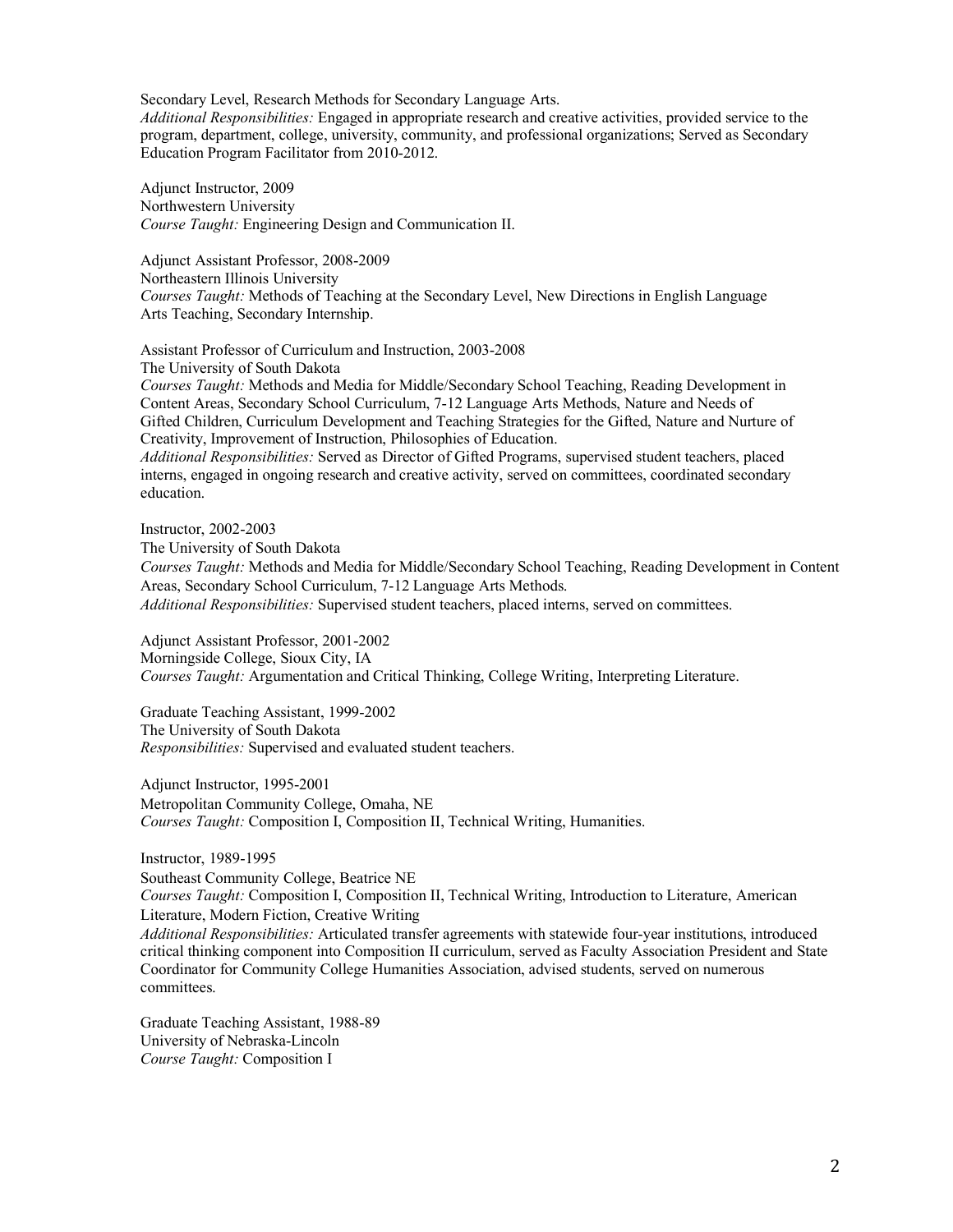#### **Secondary School Teaching Experience**

University Faculty-in-Residence, 2012-2020 Amundsen High School Chicago Public Schools

Instructor, 2008-2010 Northwestern University Gifted Learning Links Program, Center for Talent Development, *Course Taught:* Honors Literary Analysis 6-12

Substitute Teacher, 1995-2001 Omaha Public Schools (NE) Vermillion Public Schools (SD) Elk Point-Jefferson Public Schools (SD) *Responsibilities:* Taught classes in all secondary areas, including special education and long-term subbing.

English Teacher, Summers, 1989, 1990, 1997 Boys Town High School, Boys Town, NE *Courses Taught:* Adventures in Literature I and II, Reading

Gifted Program Mentor, 1988, 1989 Lincoln Public Schools, Lincoln, NE *Responsibilities:* Mentored twice-exceptional student.

English Teacher, 1984-87 and Summer, 1988 Sonora Union High School, Sonora, CA *Courses Taught:* English 10, English 10 Honors, English Literature, Creative Writing *Additional Responsibilities:* Gifted and Talented Education Coordinator, Assistant Track and Field Coach, Drama Club Advisor.

# **Camps and Summer Programs**

Director of Gifted Programs 2004-2008 The University of South Dakota Supervision of South Dakota Governor's Camp, Ambassadors of Excellence Camp, Institute for Teachers of Gifted Youth.

Camp Director, 2001, 2002, 2004-2008 South Dakota Governor's Camp, The University of South Dakota

Instructor, 2001-2008. Ambassadors of Excellence Camp, The University of South Dakota

Camp Director and Instructor, 2002, 2003 Siouxland Shakespeare Camp, Morningside College, Sioux City, IA

Drama Instructor and Team Leader, 2000 South Dakota Governor's Camp, The University of South Dakota

Camp Director and Instructor, 1998-2000 Camp Shakespeare, Nebraska Shakespeare Festival, University of Nebraska-Omaha

Creator/Director and Instructor, 1999, 2000, 2002 Shakespeare in the Summer, Omaha, NE Program for Gifted Students of the Omaha Public Schools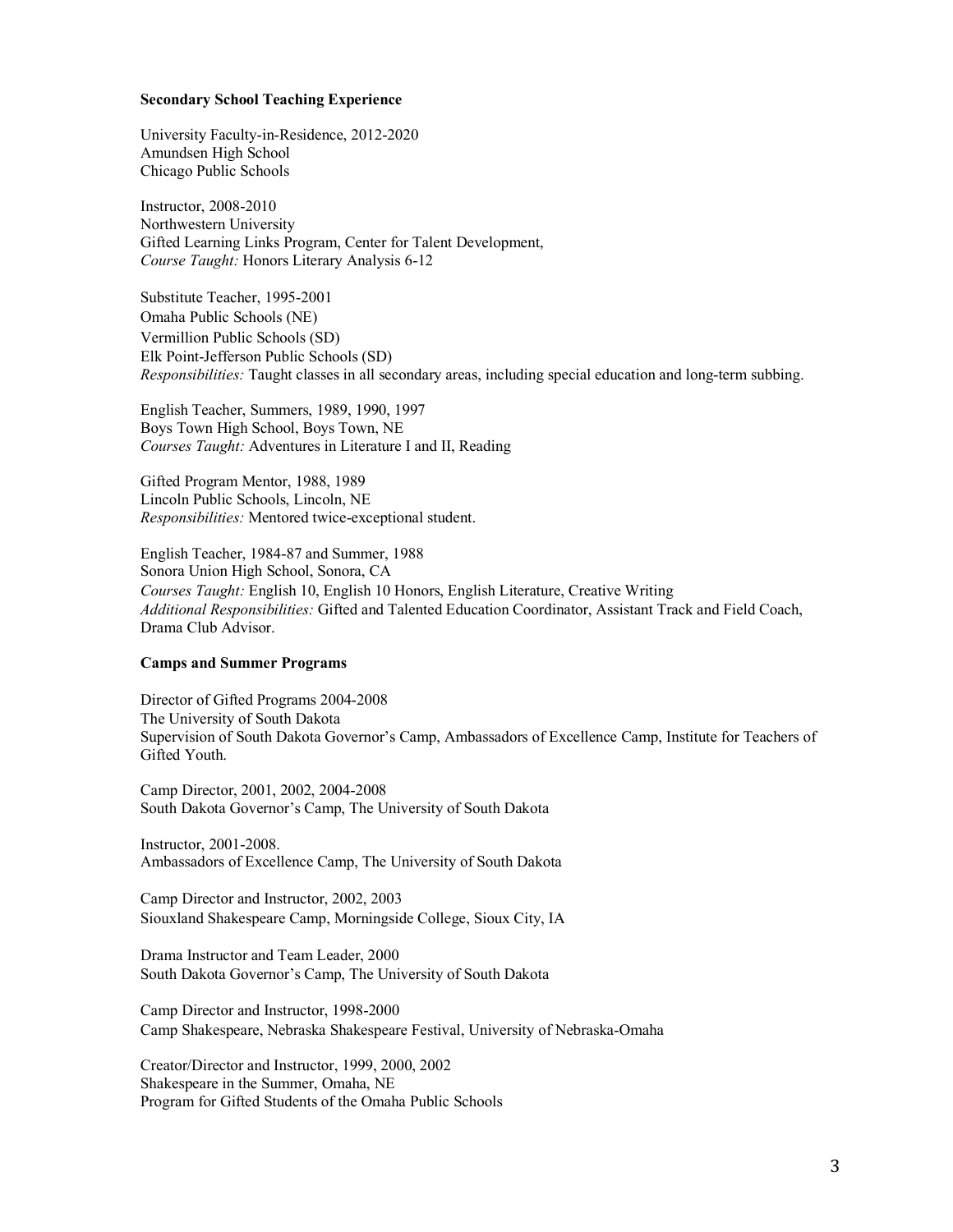Crew Leader, 1982 National Forest Service Youth Conservation Corps, Los Padres National Forest, Santa Barbara, CA

Counselor, 1979, 1980 Camp Thunderbird for Boys, Bemidji, MN

# **Education Program Development**

### Founder and Director, 2003-2008

Institute for Teachers of Gifted Youth, The University of South Dakota Responsibilities: Designed and coordinated a week-long institute with one-day, two-day, and five-day options for training and professional development in needs of gifted children, curriculum for gifted children, and the nature of creativity (25-50 participants each year), leading to State certification in gifted education.

Independent Workshop Director, 1999-2007

Responsibilities: Created and directed workshops teaching performance-based Shakespeare studies, songwriting, and creative writing in schools in Nebraska, Iowa and South Dakota.

Director of Outreach and Education Programs, 1997-99

Nebraska Shakespeare Festival, Department of Fine Arts, Creighton University/University of Nebraska-Omaha Responsibilities: Designed, developed, and coordinated *Shakespeare Unbound* artist residencies in schools across Nebraska and in Western Iowa, taught Shakespeare through performance, offered public forums and teacher in-services, coordinated student sonnet-writing contests, directed Camp Shakespeare (approximately 22 schools served).

# **Publications and Other Creative Activities**

#### **Books:**

Duggan, T. J. (2013). *Advanced Placement classroom:* Lord of the Flies. Waco, TX: Prufrock Press.

Duggan, T. J. (2012). *Advanced Placement classroom:* Julius Caesar. Waco, TX: Prufrock Press.

Duggan, T. J. (2008). *Advanced Placement classroom:* Hamlet. Waco, TX: Prufrock Press.

### **Book Chapters:**

- Duggan, T. J. & Smith, J. (under review). Finding a light in the *Night*: An opportunity for the arts to illuminate the way. In Pamela Hartman and Jeff Spanke (eds.). *Cultivating democratic literacy through the arts: Guiding preservice teachers towards innovative learning spaces in ELA classrooms.*
- Duggan, T. J. & Valentín-Espiet, N. (2022). "These are the forgeries of jealousy": Nature out of balance. In Rebecca Young (ed.). *Literature for change: How educators can prepare the next generation for a climate-challenged world.* Lanham, MD: Lexington Books (Rowman and Littlefield).
- Duggan, T. J. (2019). Musical adaptations and explorations in the English classroom. In Katherine J. Macro & Michelle Zoss (eds.). *A symphony of possibilities: A handbook for arts integration in secondary English language arts.* Urbana, IL: NCTE.
- Duggan, T. J. (2017). Welcome to Illyria, all. In *Shakespeare 400 Chicago: Reflections on a city's celebration of Shakespeare.* Chicago, IL: Chicago Shakespeare Theater, 101-104.
- Duggan, T. J. (2017). Achieving greatness. In *Shakespeare 400 Chicago: Reflections on a city's celebration of Shakespeare.* Chicago, IL: Chicago Shakespeare Theater, 150-154.
- Duggan, T. J. (2017). Battle of The Bard: Teenagers, Shakespeare, community, and the power of narrative. In *Shakespeare 400 Chicago: Reflections on a city's celebration of Shakespeare.* Chicago, IL: Chicago Shakespeare Theater, 280-284.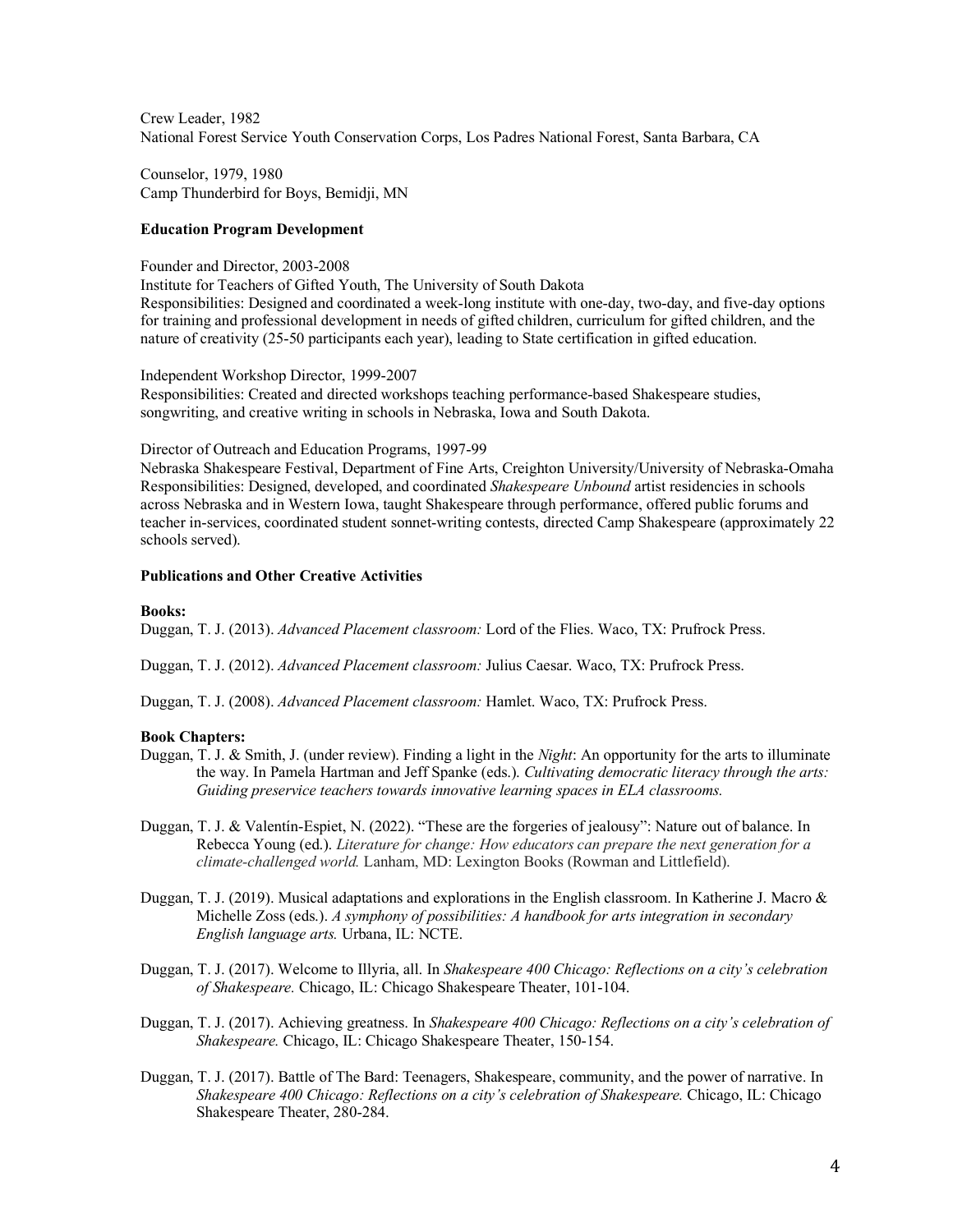- Duggan, T. J. (2017). Cabaret, consciousness, and the pursuit of excellence. In *Shakespeare 400 Chicago: Reflections on a city's celebration of Shakespeare.* Chicago, IL: Chicago Shakespeare Theater, 303- 306.
- Duggan, T. J. (2016). M.A.S.T.E.Ring the art of music integration. In L. L. Johnson & C. Z. Goering (eds.). *Recontextualized: Teaching English with music*. Rotterdam, Netherlands: Sense Publishers, 51-64.

#### **Peer Reviewed Journal Articles:**

Duggan, T. J. & Goering, C. Z. (Mar. 2021). Song: What about the kids? *English Journal* 110(4), 77-78.

- Duggan, T. J. (Nov. 2018). Making school work that students value. *English Journal* 108(2), 31-38.
- Dover, A. G., Schultz, B. D., Smith, K., & Duggan, T. J. (2015). Embracing the controversy: edTPA, corporate Influence, and the cooptation of teacher education. *Teacher's College Record.*
- Dover, A. G., Schultz, B. D., Smith, K., & Duggan, T. J. (2015). Who's preparing our candidates? edTPA, localized knowledge, and the outsourcing of teacher evaluation. *Teacher's College Record.*
- Fayer, L., Zalud, G., Baron, M., Anderson, C. M. & Duggan, T. J. (2011). Student perceptions of the use of inquiry practices in a biology survey laboratory course. *Journal of College Science Teaching 41*(2), 20- 26.
- Duggan, T. J. (2009). Conferences 101: Take a classic and make it current. *Illinois English Bulletin 96*(2), 11-27.
- Duggan, T. J. (2008). Ethics and teaching English language arts: An exploration. *English Journal 97*(6), 18-19.
- Duggan, T. J. (2007). Ways of knowing: Exploring artistic representations of concepts. *Gifted Child Today 30*(4), 56-63.
- Knipper, K. J., & Duggan, T. J. (2006). Writing to learn across the curriculum: Tools for comprehension in content area classes. *The Reading Teacher 59*, 462-470.
- Duggan, T. J. (2006). Deepening the experience: Adding individual and group projects to gifted summer camp. *Curriculum Division Newsletter*, National Association for Gifted Children.
- Duggan, T. J. (2005). Curriculum, testing, and standards. *Educated Answers.* South Dakota Public Broadcasting website, http://www.sdpb.org/Archives/ProgramDetail\_learning.asp?ProgID=3457 April 5, 2005.
- Duggan, T. J. (2005). Handling gifted students. *Educated Answers.* South Dakota Public Broadcasting website, http://www.sdpb.org/Archives/ProgramDetail\_learning.asp?ProgID=3048. January 4, 2005.
- Schweinle, A., Pietrzak, D., & Duggan, T.J. (2004). TV's impact on children. *Educated Answers.* South Dakota Public Broadcasting website, http://www.sdpb.org/Archives/ProgramDetail\_learning.asp?ProgID=2404. September 9, 2004.
- Duggan, T. J. (2003). Drama workshop in the English classroom: Studying Shakespeare through the eyes of actors and directors. *Shakespeare 10*(3), 10-12.

#### **Book Reviews:**

Duggan, T. J. & Schultz, B. S. (2018). Turning minefields into fields of opportunity: A review of *Can I teach that? Negotiating taboo language and controversial topics in the English language arts classroom.*  Midwest Educational Research. AERA.

#### **Pamphlets:**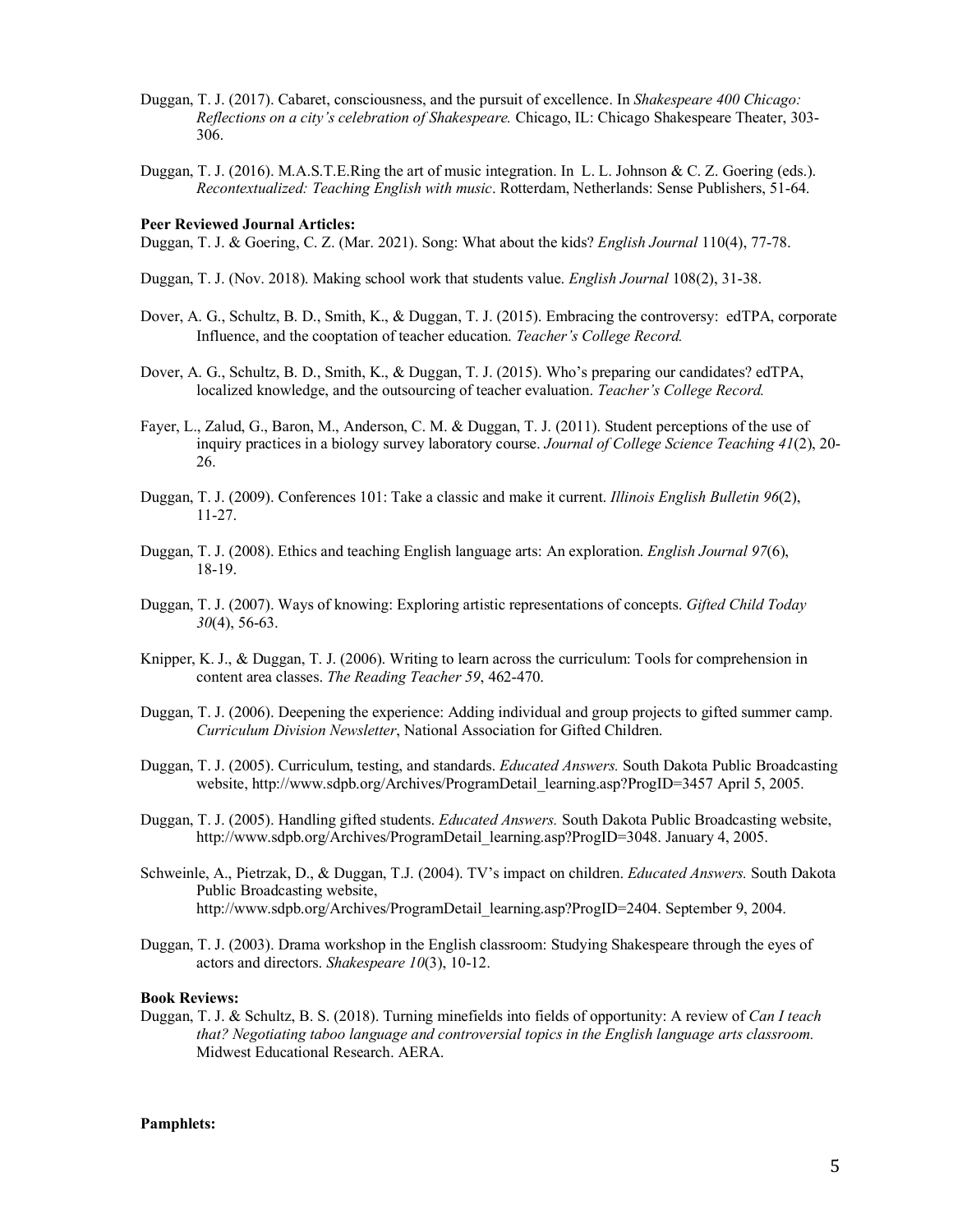Duggan, T. J. & Mangiameli, M. (1999). *Shakespeare Unbound: The Study Guide.* Nebraska Shakespeare Festival.

# **Accreditation Reports:**

Initial SPA Report to the National Council of Teachers of English for CAEP Accreditation for the Secondary English Education Program of Northeastern Illinois University. September 15, 2016. Resulted in Full National Recognition (7-year term).

Response to Conditions of Initial SPA Report to the National Council of Teachers of English for NCATE Accreditation for the Secondary English Education Program of Northeastern Illinois University. March 15, 2012. Resulted in Full National Recognition (7-year term).

Initial SPA Report to the National Council of Teachers of English for NCATE Accreditation for the Secondary English Education Program of Northeastern Illinois University. September 15, 2011. Resulted in Conditional National Recognition (3-year term).

Response to Conditions of Initial SPA Report to the National Council of Teachers of English for NCATE Accreditation for the Secondary English Education Program of The University of South Dakota. March 15, 2006. Resulted in Full National Recognition (7-year term).

Initial SPA Report to the National Council of Teachers of English for NCATE Accreditation for the Secondary English Education Program of The University of South Dakota. September 15, 2005. Resulted in Conditional National Recognition (3-year term).

# **Other Print:**

Feature articles for *The Lincoln Star*, 1990-93.

Numerous articles as staff writer and copy editor, *Inside Lincoln Business* (magazine), 1988-89.

Poetry published in *Laurus*, University of Nebraska-Lincoln, 1988, *Mindprint Review*, 1985.

"The Heart Has Reasons" (short story), *McGill Observer*, 1983.

# **Music:**

*Obscurity*. Tim Duggan Music, 2014 A collection of original folk music.

- *Language Arts 201*. Tim Duggan Music, 2008 A collection of songs and sonnets from Shakespeare and other famous poets.
- *Watching Time Walk.* Toadsong Music, 2005. With Kevin Doyle and Scott Liebers. Full-length CD recording of original music.
- *Language Arts 101*. Tim Duggan Music, 2003. A collection of songs and sonnets from Shakespeare and other famous poets.
- *Natural Progression.* Toadsong Music, 1996. With Kevin Doyle. Full-length CD recording of original music.
- *Something Out There*. Toadsong Music, 1994. With Kevin Doyle. Full-length CD recording of original music.

Over 500 live performances as musician, songwriter, and storyteller.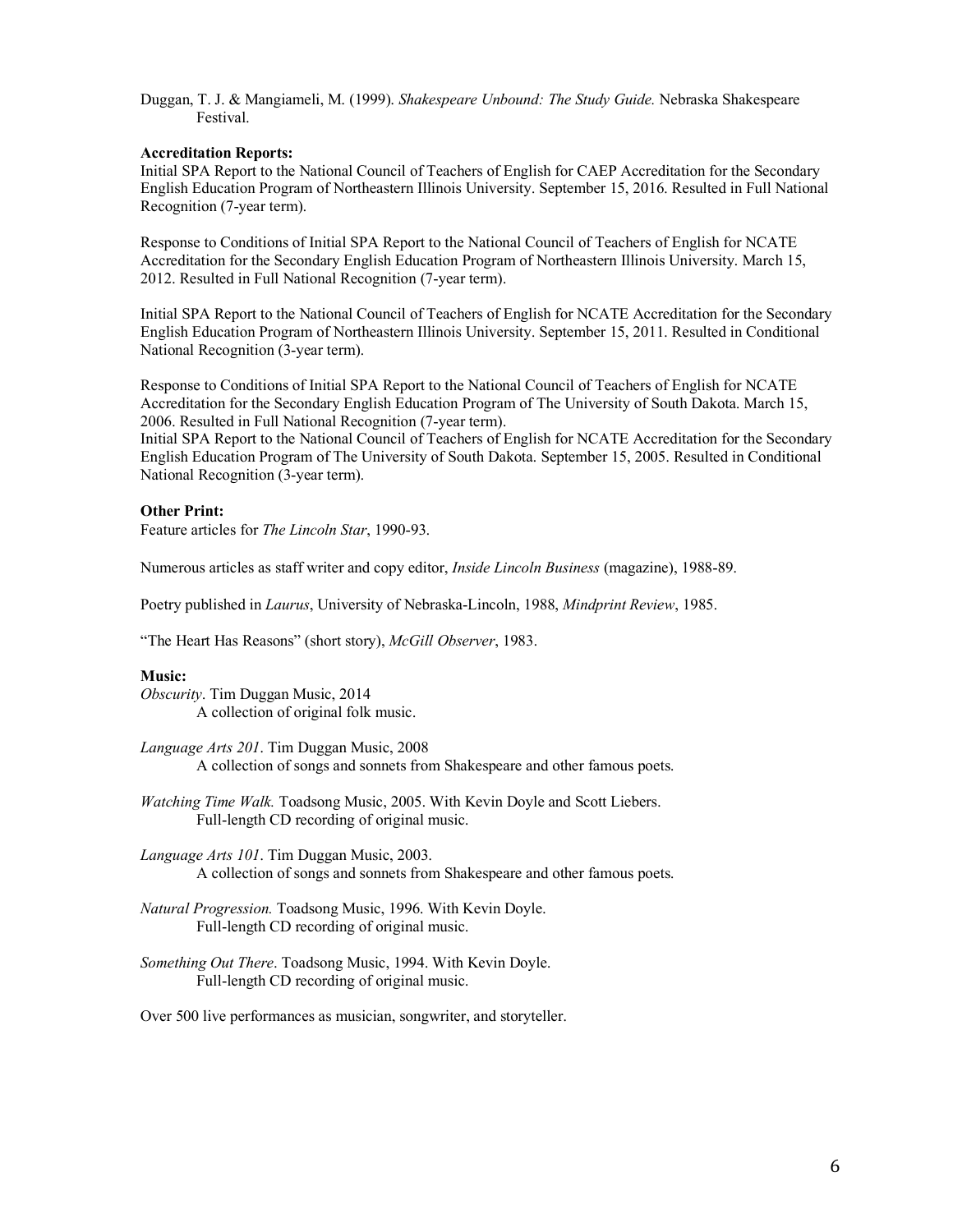## **Theatre Work:**

Earl. "Shed." Written by Dan Wirth. Directed by Adam Goldstein. Co-leading role in one-act play chosen for *Nuevas Voces*, the inaugural 10-minute play festival at Northeastern Illinois University. Stage Center Theatre, January 26-27, 2018.

Joe Keller. *All My Sons.* Written by Arthur Miller. Directed by Rodney Higginbotham. Lead role in Northeastern Illinois University production. Stage Center Theatre, February 20-March 1, 2014.

Music Director. *Twelfth Night.* Written by William Shakespeare. Directed by Anna Antaramian. Northeastern Illinois University production. Stage Center Theatre, Fall, 2011.

Music Director. *As You Like It*. Written by William Shakespeare. Directed by Anna Antaramian. Northeastern Illinois University production. Stage Center Theatre, June 9-25, 2011.

Amiens. *As You Like It.* Written by William Shakespeare. Directed by Anna Antaramian. Supporting role in Northeastern Illinois University production. Stage Center Theatre, June 9-25, 2011.

Duncan. *Macbeth.* Written by William Shakespeare. Directed by Ronald Moyer. Supporting role in University of South Dakota production. Wayne S. Knutson Theatre, October 11-15, 2006.

Robert. *Proof.* Written by David Auburn. Directed by Matthew Nesbitt. Supporting role in University of South Dakota production. Arena Theatre, March 18-22, 2005.

Balthazar. *Much Ado About Nothing.* Written by William Shakespeare. Directed by Art Moss. Sioux City Shakespeare in the Park, July, 2001.

Director and Ensemble Member. *Shakespeare Unbound.* Touring production and educational theatre program of the Nebraska Shakespeare Festival. 1997-1999. Performances of Shakespeare scenes, music, and poetry in over 20 communities in Nebraska and Iowa.

Customs Officer/German Sailor. *Cabaret.* Music by John Kander, lyrics by Fred Ebb, book by Joe Masteroff. Directed by Kathleen Hekl. Supporting roles in Community Players, Inc. production. Beatrice Community Theatre, February, 1995.

Captain Keller. *The Miracle Worker.* Written by William Gibson. Directed by Kathleen Hekl. Supporting role in Community Players, Inc. production. Beatrice Community Theatre, April 22-May 1, 1994.

### **International, National, Regional, State, and Local Conference and Workshop Presentations**

"Let's Write a Song Together." Peer-reviewed Roundtable. National Council of Teachers of English Annual Convention. Online, November 18, 2021. Virtual.

"The Future is Now: Exploring 21st-Century Teaching Ideas with the Next Generation of English Teachers." Respondent. National Council of Teachers of English Annual Convention, 2021. Virtual.

"Let's Write a Song Together." Peer-reviewed Roundtable. National Council of Teachers of English Annual Convention. November 21, 2020. Virtual.

"The Future is Now: Exploring 21st-Century Teaching Ideas with the Next Generation of English Teachers." Respondent. National Council of Teachers of English Annual Convention, 2020. Virtual.

"Shakespeare and In-Class Performance." Workshop for CPS faculty participants in the Chicago Shakespeare Theater's Bard Core professional development program. Chicago Shakespeare Theater, Chicago, IL August 4, 2020. Virtual.

"The Future is Now: Exploring 21st-Century Teaching Ideas with the Next Generation of English Teachers." Respondent. National Council of Teachers of English Annual Convention. Baltimore, MD, November 24, 2019.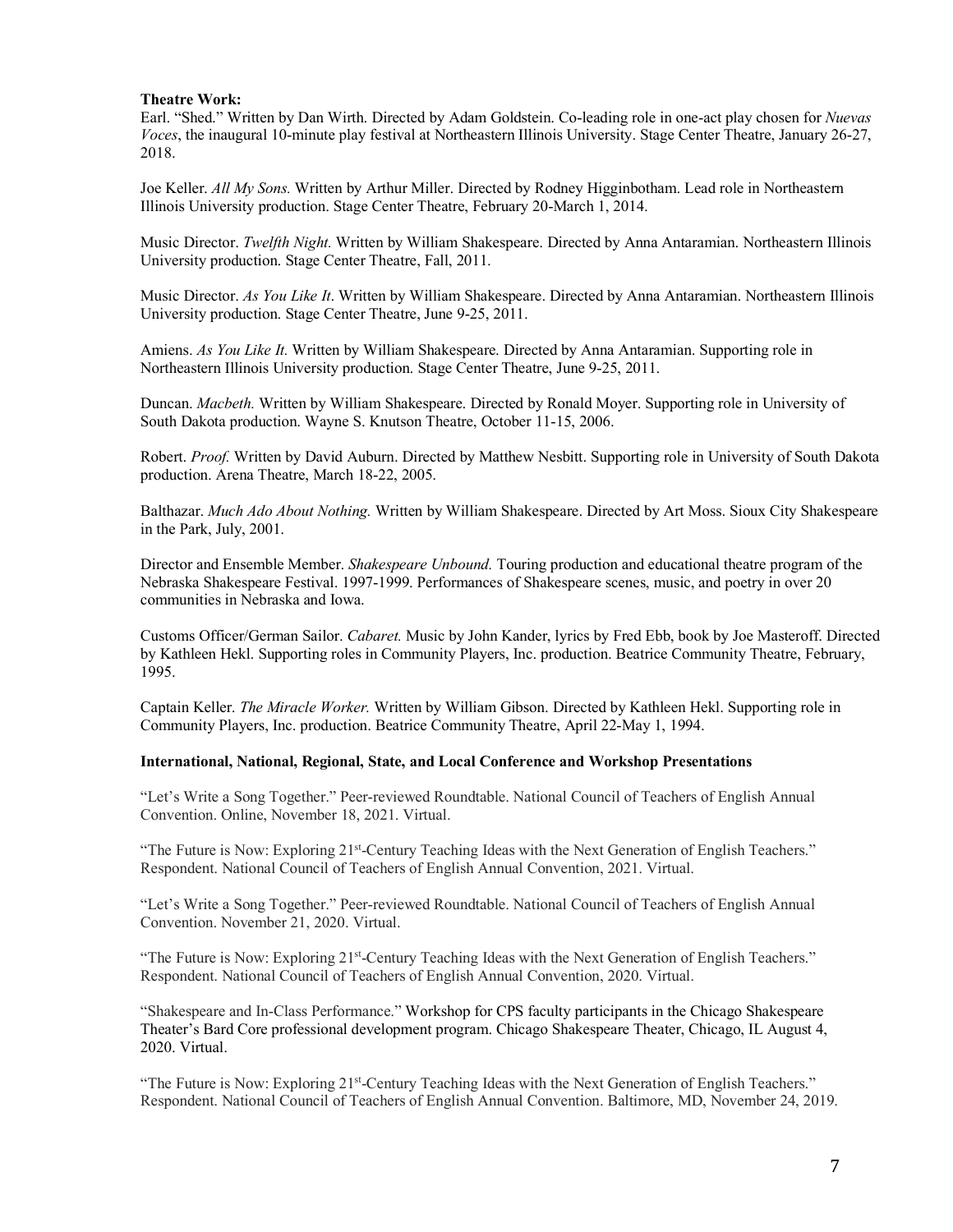"Creating Creativity." Peer-reviewed Roundtable. Invited Roundtable. National Council of Teachers of English Annual Convention. Baltimore, MD, November 23, 2019.

"Spirited Songwriting: Come Write a Topical Song with Friends." Invited Roundtable. National Council of Teachers of English Annual Convention. Baltimore, MD, November 21, 2019.

"Using Shakespeare to Teach about Climate Change: The Forgeries of Jealousy." Invited Roundtable. National Council of Teachers of English Annual Convention. Baltimore, MD, November 21, 2019.

"Making Shakespeare's Language Our Own." Saturday teacher workshop. Chicago Shakespeare Theater, Chicago, IL, Saturday, October 26, 2019.

"Incorporating the Arts for Student Success." Workshop, Association of Illinois School Library Educators/Illinois Association of Teachers of English Fall Conference. Springfield, IL, October 10, 2019.

"Bardcore Curriculum!" Workshop for CPS faculty participants in the Chicago Shakespeare Theater's Bard Core professional development program. Chicago, IL, August 6, 2019.

"Arts Integration in Higher Education for College Students and Teacher Education." Workshop, English Language Arts Teacher Educators (ELATE) Summer Conference. Fayetteville, AR, July 21, 2019. With Becki Maldonado and Wendy Williams.

"Activities for Teaching *Hamlet*." Saturday teacher workshop. Chicago Shakespeare Theater, Chicago, IL, Saturday, April 13, 2019.

"Activities for Teaching *A Midsummer Night's Dream*." Saturday teacher workshop. Chicago Shakespeare Theater, Chicago, IL, Saturday, December 8, 2018.

"The Future is Now: Exploring 21st-Century Teaching Ideas with the Next Generation of English Teachers." Invited Roundtable. National Council of Teachers of English Annual Convention. Houston, TX November 18, 2018.

"Using Songwriting to Raise Student Voices." Invited Roundtable. National Council of Teachers of English Annual Convention. Houston, TX, November 17, 2018.

"Sharing Student Stories through the Arts." Invited Roundtable. National Council of Teachers of English Annual Convention. Houston, TX, November 15, 2018.

"Bardcore Curriculum! Reading into Shakespeare." Workshop for CPS faculty participants in the Chicago Shakespeare Theater's Bard Core professional development program. Chicago, IL, August 8, 2018.

"Poetry and Song." Writing Palooza 2018, sponsored by the Illinois Writing Project. Courtenay Elementary Language Arts Center, Chicago, IL, April 28, 2018.

"Reading with Purpose: Teaching *Macbeth*." Saturday teacher workshop. Chicago Shakespeare Theater, Chicago, IL, Saturday, April 14, 2018.

"Whole Educator, Whole Child: The Impact of Educator Wellness on Successful Learning Environments." Panel discussion. With Vanessa Ahmed, Reginald Grigsby, Troy LaRaviere, Erika Wozniak, and Adeeb Odeh. College of Arts and Sciences and the Daniel L. Goodwin College of Education Consersation Series. Northeastern Illinois University, February 20, 2018.

"The Arts for Action and Meaning Making Today, Tomorrow, and Forever: An Invitation to Think, Play, Move, and Feel." Invited Roundtable. National Council of Teachers of English Annual Convention. St. Louis, MO, November 18, 2017.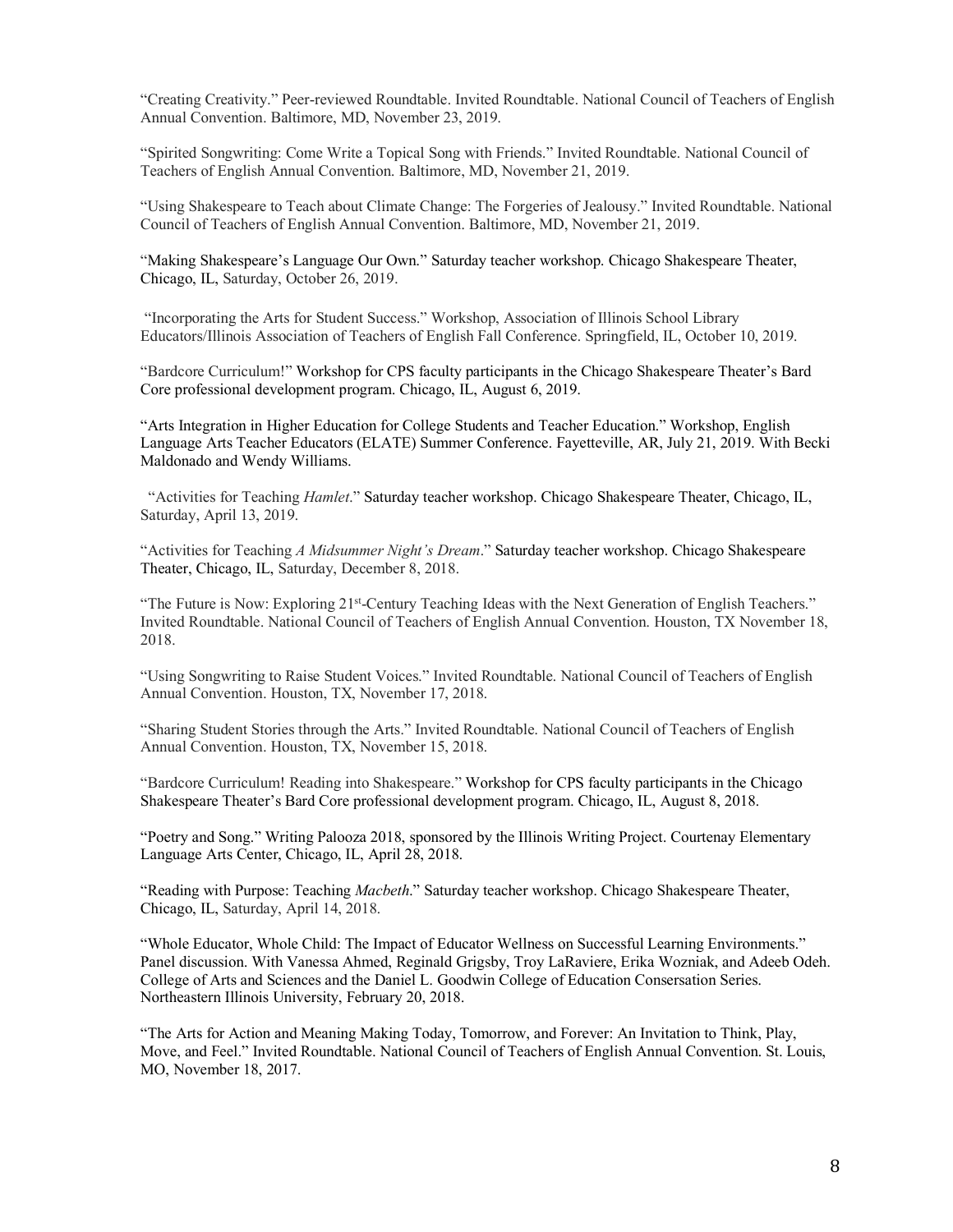"Sing a New Song: Helping Students Recapture their Voice and Agency through Protest music and Creative Songwriting." Panel Discussion. National Council of Teachers of English Annual Convention. St. Louis, MO, November 17, 2017.

"Building Student Agency through Partnerships and Performance Opportunities." Illinois Association of Teachers of English Fall Conference. Normal, IL, October 21, 2017. With Nicole Cordero.

"Teaching Shakespeare through *The Taming of the Shrew*." Saturday teacher workshop. Chicago Shakespeare Theater, Chicago, IL, Saturday, September 16, 2017.

"Reading with Purpose, Intersecting Worlds, and Scene Lab." Workshop for CPS faculty participants in the Chicago Shakespeare Theater's Bard Core professional development program. Chicago, IL, August 8, 2017.

"Poetry Workshop for Young Writers." Writing Palooza 2017, sponsored by the Illinois Writing Project. Carson Elementary School, Chicago, IL, April 29 2017.

"Page to Stage: Teaching *Romeo and Juliet* In the Classroom." Saturday teacher workshop. Chicago Shakespeare Theater, Chicago, IL, Saturday, February 4, 2017

"Building Student Agency through Partnerships and Performance Opportunities." National Council of Teachers of English Annual Convention. Atlanta, GA, November 19, 2016. With Nicole Cordero and Amy Lekan.

"Reading with Purpose." Workshop for CPS faculty participants in the Chicago Shakespeare Theater's Bard Core professional development program. Chicago, IL, August 10, 2016.

"Teaching Shakespeare and *Othello*." Saturday teacher workshop. Chicago Shakespeare Theater, Chicago, IL, February 20, 2016.

"Page to Stage: Teaching Shakespeare and *Twelfth Night*." Saturday teacher workshop. Chicago Shakespeare Theater, Chicago, IL, February 13, 2016.

"I.C. Stars Celebration of Dr. Martin Luther King, Jr." Featured performance and children's workshop. With Oba William King. Chicago, IL, January 18, 2016.

"Opportunities for Students To Engage with Literature." Panel discussion. National Council of Teachers of English Annual Convention, Minneapolis, MN, November 21, 2015.

"William Shakespeare: Young Adult Author." Young Adult Literature Annual Conference, Center for College Access and Success. St. Charles, IL, November 14, 2015.

"Teaching Interpretive Tools through Song." Illinois Association of Teachers of English Fall Conference. Crystal Lake, IL, October 16, 2015.

"In the Classroom: Teaching Shakespeare and *The Tempest*." Saturday teacher workshop. Chicago Shakespeare Theater, Chicago, IL, September 12, 2015.

"Bard Core Curriculum! Reading into Shakespeare." Workshop for CPS faculty participants in the Chicago Shakespeare Theater's Bard Core professional development program. Chicago, IL, August 5, 2015

"M.A.S.T.E.R.ing the Art of Music Integration." Two-day workshop for ARTeacher grant participants, University of Arkansas, Fayetteville and Bentonville, AR, February 25-26, 2015

"Bringing Performance Techniques into the English Classroom." Workshop for CPS faculty participants in the Chicago Shakespeare Theater's Bard Core professional development program. Chicago, IL, December 5, 2014.

"M.A.S.T.E.R.ing the Art of Music Integration." Featured workshop, YAL Conference, St. Charles, IL, October 24, 2014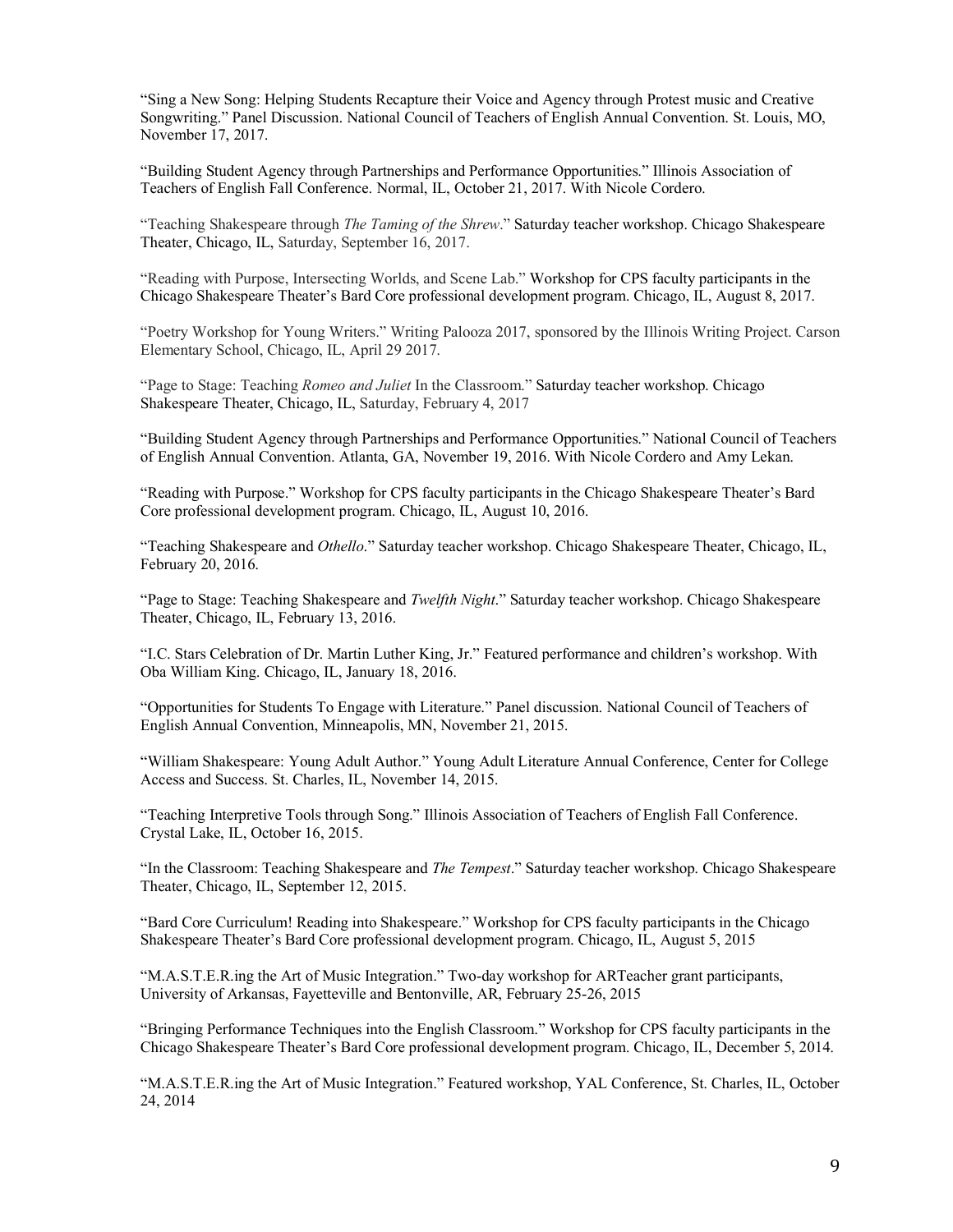"Lear and his Fool: Bridging Critical Interpretation with Classroom Performance." Saturday teacher workshop. Chicago Shakespeare Theater, Chicago, IL, September 13, 2014.

"Activities for the Chorus of *Henry V*." Saturday teacher workshop. Chicago Shakespeare Theater, Chicago, IL, May 3, 2014.

"M.A.S.T.E.R.ing the Art of Music Integration." Featured workshop, National Writing Project Urban Sites Conference, Chicago, IL, April 26, 2014.

"M.A.S.T.E.R.ing the Art of Music Integration." Featured workshop at ARTful Teaching Conference, Withrop Rockefeller Institute, Petit Jean State Park, AR, March 31-April 1, 2014

"What Do You Want? Developing Character Arguments through Exposition Scene Lab." Saturday teacher workshop. Chicago Shakespeare Theater, Chicago, IL, February 8, 2014.

"M.A.S.T.E.R.ing the Art of Music Integration." Workshop presented as part of the "From A to Jay-Z: Using Music to Teach English" Workshop. National Council of Teachers of English Annual Convention. Boston, MA, November 25, 2013.

"(Re)Inventing Shakespeare through Performance-Based Reading and Writing." With Marilyn Halperin, Molly Topper, and Jason Harrington. National Council of Teachers of English Annual Convention. Boston, MA, November 23, 2013.

"Bard Core Curriculum! Reading into Shakespeare." Workshop for CPS faculty participants in the Chicago Shakespeare Theater's Bard Core professional development program. Chicago, IL, August 14, 2013. "Shakespeare as a Tool of the Public School Bureaucracy." Paper presented in the "Wrong Shakespeare" Seminar at the Shakespeare Association of America Annual Meeting. Toronto, Ontario, Canada, March 28, 2013.

"Teacher Workshop: *Romeo and Juliet*." Saturday teacher workshop. Chicago Shakespeare Theater, Chicago, IL, February 2, 2013.

"Finding the Match: Igniting Change as a First-year Teacher in an Urban Setting." With Alison Morales, Sergio Santillan, and Ryan Dooley. National Council of Teachers of English Annual Convention. Las Vegas, NV, November 18, 2012.

"Bringing Shakespeare to Life in the Classroom." Professional Development Day, J. Sterling Morton High School District. Coordinated through the Chicago Teacher's Center. Cicero/Berwyn, IL, August 2, 2012.

"Entering Difficult Texts: A Bard Core Workshop on *Romeo and Juliet*." Workshop for CPS faculty participants in the Chicago Shakespeare Theater's Bard Core professional development program. Chicago, IL, August 1, 2012.

"Teaching Writing Effectively." Professional Development Days, J. Sterling Morton High School District. Coordinated through the Chicago Teacher's Center. Cicero/Berwyn, IL, May 1 and May 21, 2012.

"Arts Integration for Great Writing." Raise the Roof, a joint conference of the Illinois Language and Literacy Council, the Illinois Writing Project, and National Louis University. Lisle, IL, March 2, 2012.

"Shakespeare, Writing, and *Taming of the Shrew*." Saturday teacher workshop. Chicago Shakespeare Theater, Chicago, IL, February 25, 2012.

"Activities for Introducing Students to Shakespeare's *The Tempest*." Saturday teacher workshop. Chicago Shakespeare Theater, Chicago, IL, January 21, 2012.

"Bard Core Professional Development: Reaching At-Risk Students through Shakespeare and Teachers." With Marilyn Halperin, Karen Boran, and Sandra Shimon. Conference on English Leadership. Chicago, IL, November 21, 2011.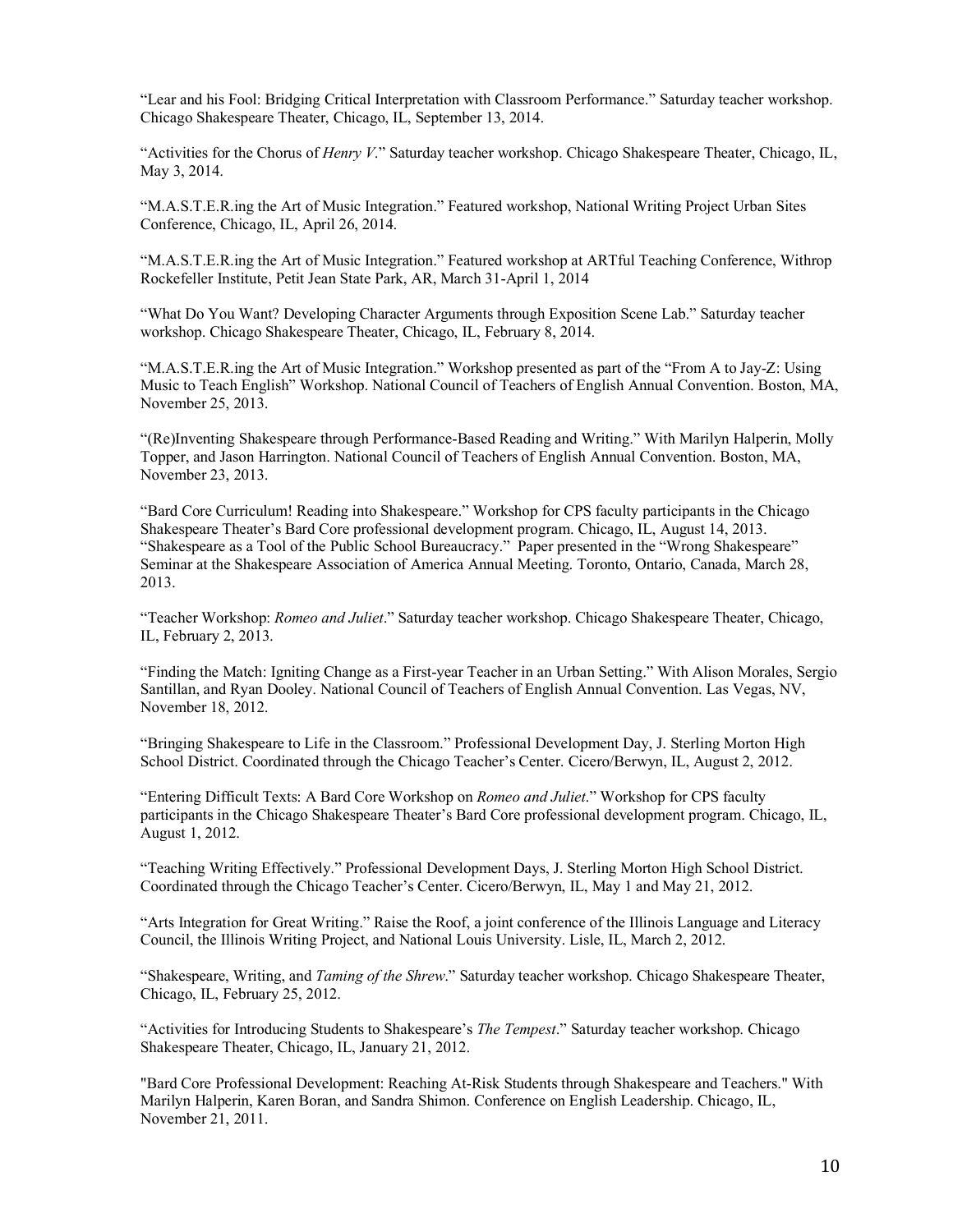"Bard Core in Practice: Bringing Difficult Text to Life with Struggling Readers and Writers in Urban Schools." With Marilyn Halperin, Karen Boran, and Sandra Shimon. National Council of Teachers of English Annual Convention. Chicago, IL, November 19, 2011.

"Chicago Shakespeare Theater at Juarez." With Chicago Shakespeare Theater's Bard Core staff. Professional Development Day. Benito Juarez Community Academy, Chicago, IL, November 10, 2011.

"Entering Difficult Texts: A Bard Core Workshop on *Taming of the Shrew*." Workshop for CPS faculty participants in the Chicago Shakespeare Theater's Bard Core professional development program. Chicago, IL, July 27-28, 2011.

"Activities for Introducing Students to Shakespeare's *As You Like It*." Saturday teacher workshop. Chicago Shakespeare Theater, Chicago, IL, January 8, 2011.

"We're All in this Together: Establishing An Adolescent Literacy Program that Builds Community and Student Achievement." With Deborah Will. National Council of Teachers of English Annual Convention. Orlando, FL, November 20, 2010.

"Entering Difficult Texts: How Not to Get Stuck before Starting the Journey." Poster Session. National Council of Teachers of English Annual Convention. Orlando, FL, November 20, 2010.

"New Techniques for Entering Challenging Texts: Shakespeare, Contemporary Culture, and Multiple Audience Layers." Illinois Association of Teachers of English Fall Conference. Rockford, IL, October 17, 2010.

"Bard Core: Bringing Performance into Classroom Study of Shakespeare." Workshop for CPS faculty participants in the Chicago Shakespeare Theater's Bard Core professional development program. Chicago, IL, August 16-17, 2010.

"Life is Revision *or* How I Learned to Quit Worrying and Just Get On With It." Illinois Association of Teachers of English Spring Regional Workshop, Shaumburg, IL, April 16, 2010.

"Ideas for Introducing Students to Shakespeare's *The Comedy of Errors*." Saturday teacher workshop. Chicago Shakespeare Theater, Chicago IL, January 9, 2010.

"Making Research Real: A Teacher-Student Partnership for Local Action" (with Liz Kirby). Illinois Association of Teachers of English Fall Conference, Rockford, IL, October 16, 2009.

"*Richard III*: A Guide to Classroom Orientation Activities." Saturday teacher workshop. Chicago Shakespeare Theater, Chicago, IL, October 3, 2009

"Bard Core: Entering into the Script of *Richard III*" Workshop for CPS faculty participants in the Chicago Shakespeare Theater's Bard Core professional development program. Chicago, IL, August 5, 2009.

Keynote Address: "101 Conferences: Take a Classic and Make It Current." Illinois Association of Teachers of English Fall Conference, Oak Brook, IL, October 17, 2008.

"35 Things You Can Do With *Hamlet*." Illinois Association of Teachers of English Fall Conference, Oak Brook, IL, October 17, 2008.

"35 Things You Can Do With *Hamlet."* Iowa Council of Teachers of English Fall Conference, Johnston, IA, October 3, 2008.

"Sure-Fire Shakespeare." Nebraska Association for the Gifted Conference, Omaha, NE, February 28, 2008.

Keynote Address: "The Connection between Music and Literature: A Performance." South Dakota Council of Teachers of English Spring Conference, Chamberlain, SD, February 22, 2008.

"How Time Flies: Creating Moments in the Study of Literature, Writing, and Film." South Dakota Council of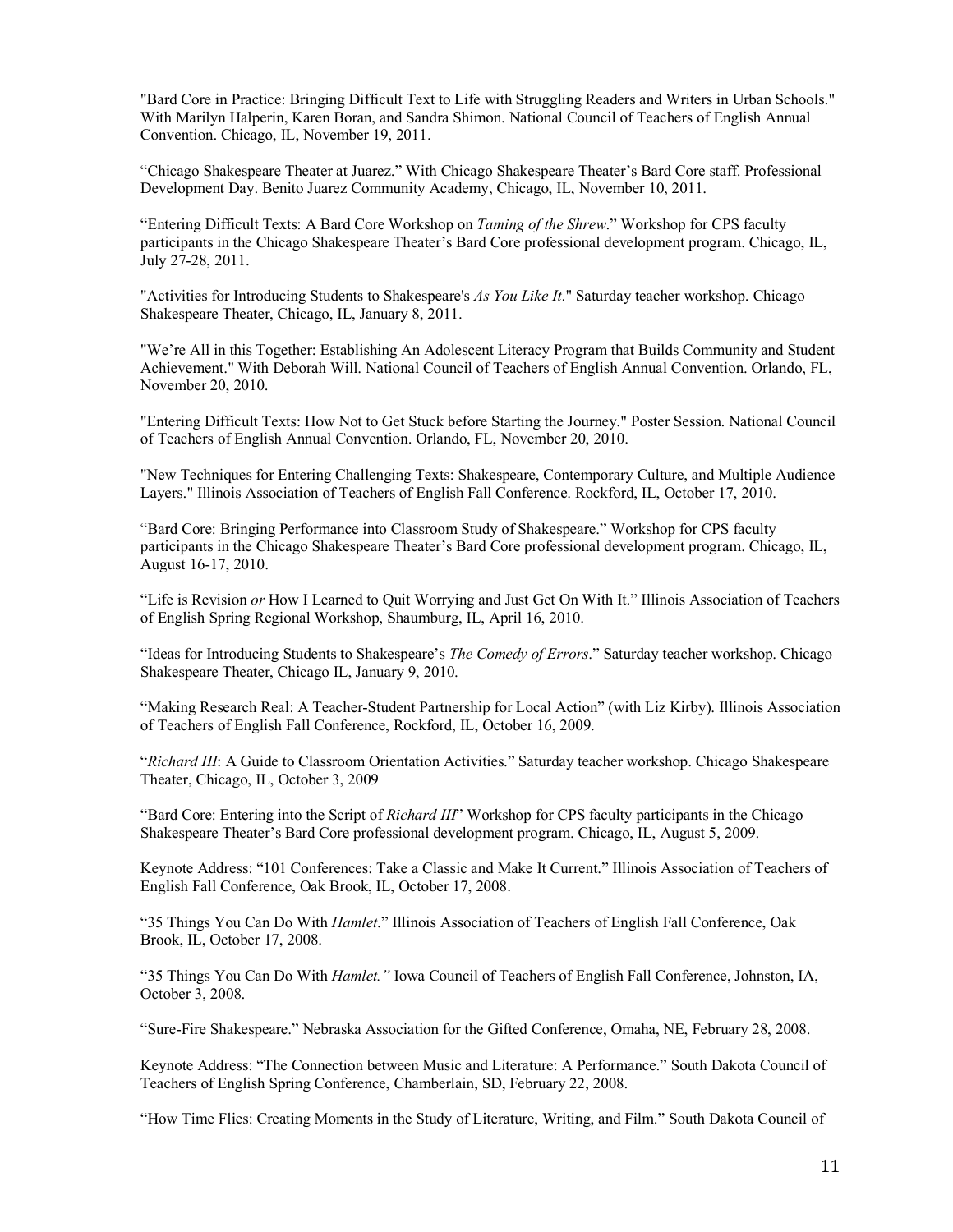Teachers of English Spring Conference, Chamberlain, SD, February 22, 2008.

"Professional Development: Sharing with Others." Roundtable discussion. National Council of Teachers of English Annual Convention, New York, NY, November 16, 2007.

"I Would Never Do This at Home: The Role of Performing Arts in Gifted Children's Leadership Development." With Heath Weber. Poster session, National Association for Gifted Children Annual Convention, Minneapolis, MN, November 9, 2007.

"Shakespeare's Music." Shakespeare Garden Twentieth Anniversary Celebration, The University of South Dakota, Vermillion, SD, October 18, 2007.

"Life is Revision OR How I Learned to See My Writing." Dakota Writing Project September Showcase, Vermillion, SD (with broadcast over South Dakota DDN network), September 19, 2007.

"Sheridan Blau's Literature Workshop." South Dakota Council of Teachers of English Spring Conference, Chamberlain, SD, March 24, 2007.

"Teaching Shakespeare through Performance." National Council of Teachers of English Annual Convention, Nashville, TN, November 17, 2006.

"Ways of Knowing and Artistic Representation of Concepts." Poster session, National Association for Gifted Children Annual Convention, Charlotte, NC, November 3, 2006.

"Songwriting: An Introduction." The Sorcerer's Apprentice, workshop sponsored by the Dakota Writing Project and the Vermillion Literary Project, The University of South Dakota, Vermillion, SD, October 14, 2006.

"Using Sheridan Blau's Literature Workshop to Improve Reading and Writing." Dakota Writing Project, The University of South Dakota, Vermillion, SD, June 10, 2006.

Keynote Address: "Using Music in the Classroom: Adding Our Voices." South Dakota Council of Teachers of English Spring Conference, Chamberlain, SD, March 24, 2006.

"Gifted Students and Reading: Filling Empty Spaces in Classroom Time." National Council of Teachers of English Annual Convention, Pittsburgh, PA, November 19, 2005.

"Shakespeare and the Curriculum of Identity." National Association for Gifted Children Annual Convention, Louisville, KY, November 11, 2005.

Keynote Address: "Professional Development in a Flexible Framework: Adjunct Teaching in the Community College." Faculty Development Workshop. Northwest Iowa Community College, Sheldon, IA, September 10, 2005.

"THE Meaning vs. MY Meaning: Developing Individual and Shared Interpretations of Literature." South Dakota Council of Teachers of English Spring Conference, Chamberlain, SD, April 1, 2005.

"Shakespeare and the Curriculum of Identity." Nebraska Association for the Gifted Annual Convention. Omaha, NE, February 24, 2005.

"Writing Songs." Dakota Writing Project, The University of South Dakota, Vermillion, SD, June 10, 2004.

"Teaching Reading through Performance." Oglala Lakota College Teacher Inservice, Rapid City, SD, May 3, 2004.

"Improving Reading through Dramatic and Musical Performance." Northeast Educational Cooperative Teacher Inservice, Watertown, SD, February 13, 2004.

"Uses of Music in High-School English/Language Arts Classes in South Dakota: Teacher Perceptions and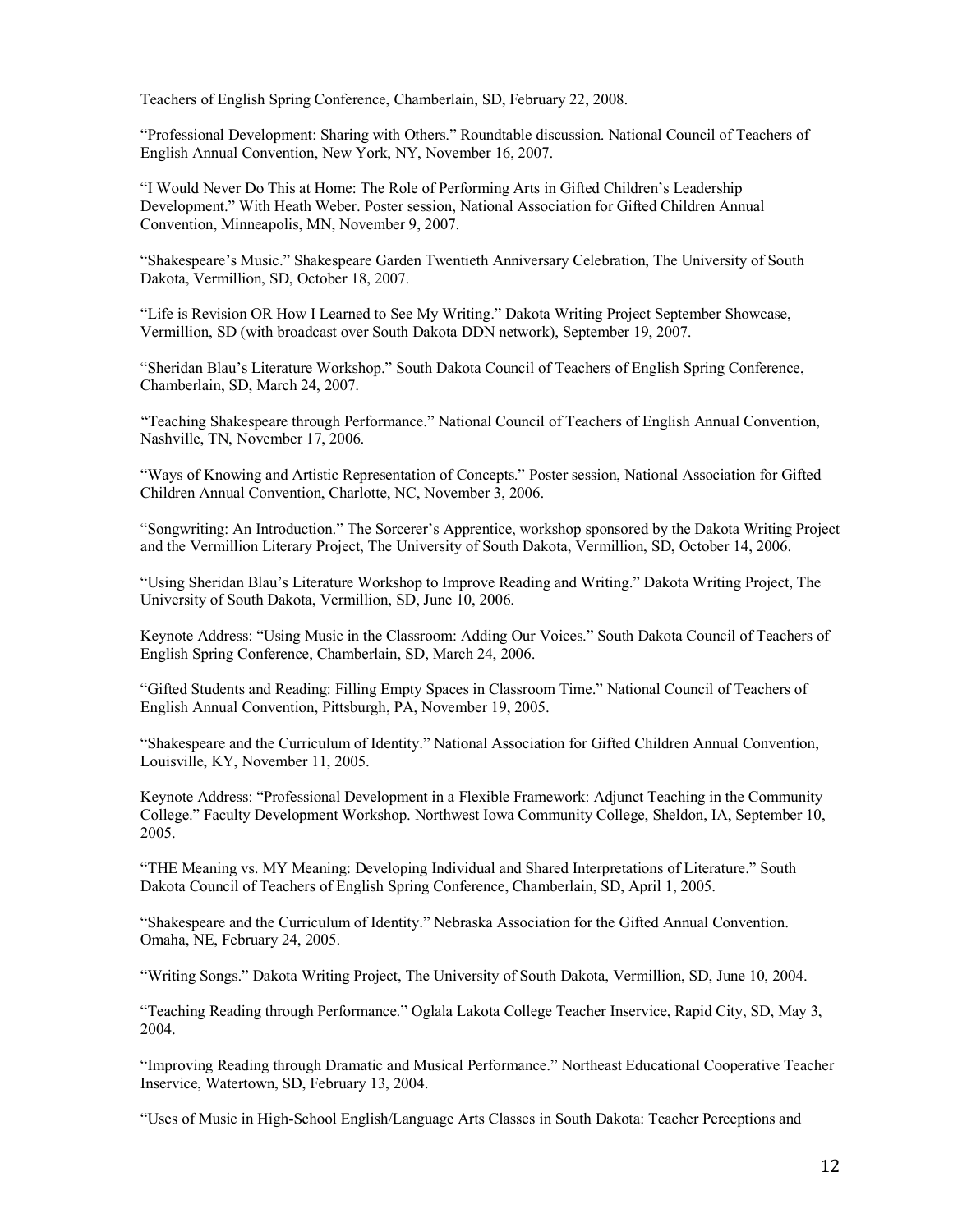Practices." National Council of Teachers of English Annual Convention, San Francisco, CA, November 22, 2003.

"Improving Reading through Dramatic and Musical Performance." Ninth Annual Reading Recovery Regional Conference, Sioux Falls, SD, October 24, 2003.

Keynote Address: "Shakespeare Set to Music." South Dakota Council of Teachers of English Spring Conference, Chamberlain, SD, March 28, 2003.

"Breathing New Life into Old Texts: Teaching Shakespeare through Performance." South Dakota Council of Teachers of English Spring Conference, Chamberlain, SD, March 28, 2003.

"Breathing New Life into Old Texts: Teaching Shakespeare through Performance." South Dakota Reading Conference, Chamberlain, SD, November 13, 2002.

"Breathing New Life into Old Texts: Teaching Shakespeare through Performance." Y2K Regional NCTE/NWP Conference on Literacy Education, Fargo, ND, August 3-6, 2000.

"Breathing New Life into Old Texts: Teaching Shakespeare through Performance." Nebraska Speech Communication and Theatre Association Conference, Kearney, NE, October 1, 1999.

"Breathing New Life into Old Texts: Teaching Shakespeare through Performance." Nebraska Speech Communication and Theatre Association Conference, Kearney, NE, October 2, 1998.

"Bridges to College English." Nebraska Tech-Prep Association Conference, Kearney, NE, June 13, 1995.

"Multicultural Perspectives: A Look at the Uruguayan Education System." Community College Humanities Association Regional Conference, Chicago, IL, October 30, 1992.

#### **Awards**

Faculty Excellence Award for Service, 2017-2018. Northeastern Illinois University.

Nominee: McGraw Prize in Education. 2017. https://www.mcgrawprize.com. "The Harold W. McGraw, Jr. Prize in Education annually celebrates innovation in education by recognizing outstanding individuals who have dedicated themselves to improving education and whose accomplishments are making a difference today."

Faculty Sabbatical Award, Spring 2016. Northeastern Illinois University.

Faculty Excellence Award for Teaching and Primary Duties, 2014-2015. Northeastern Illinois University.

Faculty Excellence Award for Research and Creative Activity, 2012-2013. Northeastern Illinois University.

Faculty Excellence Award for Research and Creative Activity, 2011-2012. Northeastern Illinois University.

Faculty Excellence Award for Service, 2010-2011. Northeastern Illinois University.

Little Red Schoolhouse Award, 2007, School Administrators of South Dakota. Recognition for outstanding school innovation through partnership with Beresford, SD School District "Operation Coyote."

Nominee: Belbas-Larson Teaching Award, 2004-2005. The University of South Dakota. Recognition for teaching, including letters of support from students .

BiTSy Award. 1998 Nebraska Arts Council. Recognition for excellence in bringing the arts to Nebraska communities.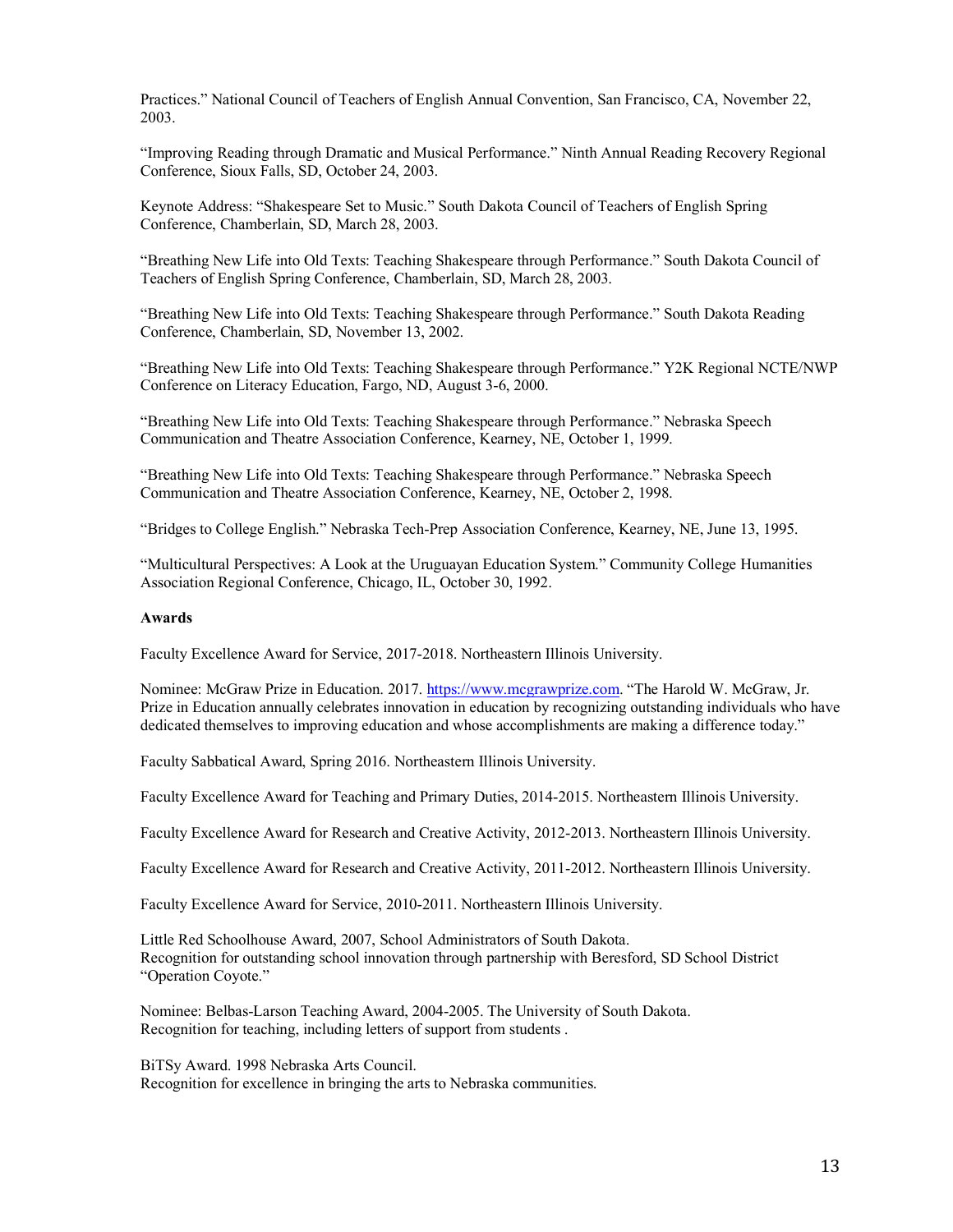Rotary International Group Study Exchange Scholar, 1992. Traveled to Uruguay, South America to study Uruguayan education system and present to service groups on the subject of American education.

Regents Graduate Tuition Fellowship, 1988-89. University of Nebraska-Lincoln.

Robinson Award for Scholarly Papers, 1988. University of Nebraska-Lincoln. Recognition for outstanding research paper by a graduate student in English.

Sallie Mae Teacher Award, 1985 Student Loan Marketing Association. National award as outstanding first-year high school teacher.

# **Grants and Grant Participation**

US Department of Education and State of Illinois "Race to the Top"(RTTT) Grant Coordinated by Dr. Alison G. Dover, Northeastern Illinois University, 2014-2016. Two-year participation in grant to improve teacher education curriculum. \$30,000

Northeastern Illinois University Faculty Travel Grant Awards. Received from 2009-2017, 2019. \$600-\$800 per year.

PASAS Grant Consulting, 2012-2016. NEIU Center for College Access and Success. Conducted workshops and ongoing individual mentoring for teachers in the Morton School District focusing on literacy practices at Morton East High School, Morton West High School, and Morton Freshman Center.

South Dakota Department of Education and Governor's Office, 2008 Service Grant. Grant to administer South Dakota Governor's Camp, \$20,000. South Dakota Department of Education and Governor's Office, 2007 Service Grant. Grant to administer South Dakota Governor's Camp, \$20,000.

South Dakota Association for Gifted Children, 2007 Programming Grant. Award to support Institute for Gifted Youth, \$1,000.

The University of South Dakota, 2006 Investment Travel Grant. Grant to support faculty travel to conferences, by application/competition, \$500.

South Dakota Department of Education and Governor's Office, 2006 Service Grant. Grant to administer South Dakota Governor's Camp, \$15,000.

South Dakota Arts Council, 2005 State of South Dakota. Individual Artist Grant, \$3,000.

South Dakota Department of Education and Governor's Office, 2005 Service Grant. Grant to administer South Dakota Governor's Camp, \$15,000.

The University of South Dakota, 2005 Investment Travel Grant. Grant to support faculty travel to conferences, by application/competition, \$500.

South Dakota Department of Education and Governor's Office, 2004 Service Grant. Grant to administer South Dakota Governor's Camp, \$15,000.

South Dakota Association for Gifted Children, 2004 Grant recipient. Award to support Institute for Gifted Youth, \$1,000.

The University of South Dakota, 2004 Investment Travel Grant. Grant to support faculty travel to conferences, by application/competition, \$500.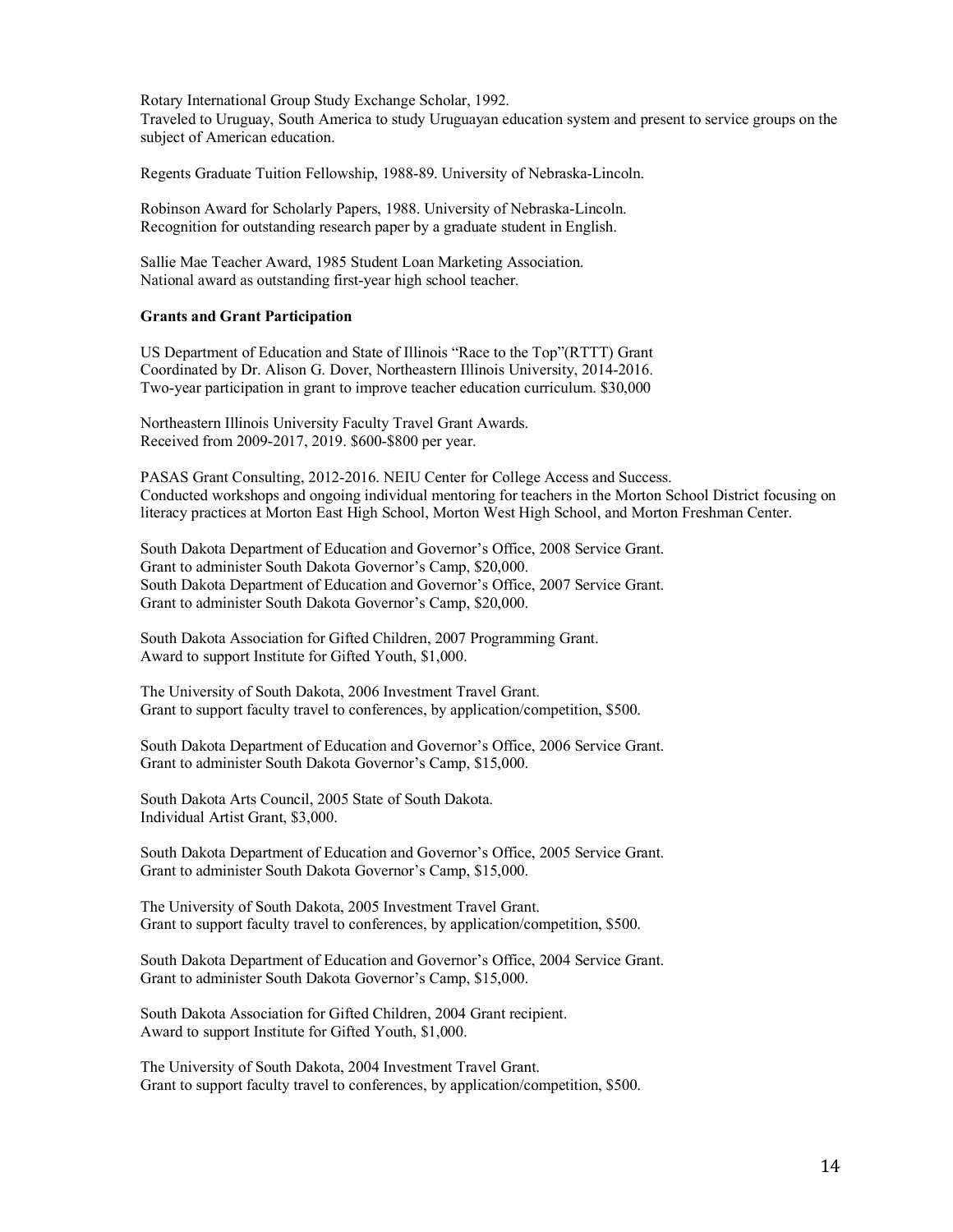Bush Grant Awardee, 2003 The University of South Dakota. Sub-grant for Institute for Teachers of Gifted Youth, \$3,500.

The University of South Dakota, 2003 Investment Travel Grant. Grant to support faculty travel to conferences, by application/competition, \$500.

Graduate Research Grant, 2001-2002 The University of South Dakota. Received monetary support for dissertation research and development of musical curriculum for secondary language arts classrooms, \$500

Touring Arts Education Participant, 1997-99 Nebraska Arts Council Assisted thirteen schools in receiving grants to bring *Shakespeare Unbound* to their communities, total approximately \$13,000 (varied by community).

Scholar and Facilitator, "Choices for the 21<sup>st</sup> Century," 1998 National Endowment for the Humanities sponsored program, Beatrice Public Library, Beatrice, NE.

Scholar and Facilitator, National Conversations Program, 1996 Community Conversation Project: "What Does It Mean to Be an American?"

National Endowment for the Humanities sponsored program, Metropolitan Community College, Omaha, NE, Co-hosted by Community College Humanities Association and Phi Theta Kappa.

California Teacher Instructional Improvement Grant, 1986 Grant for revision of High School English placement examinations at Sonora (CA) High School, \$2,000.

# **Amundsen High School Partnership**

As Faculty-in-Residence, I coordinate NEIU-Amundsen High School partnership. In this capacity I served on school's Instructional Leadership Team and Literacy Team, conducted two professional development sessions for all-school faculty, provided individual mentorship of teachers, including guest teaching, team-teaching, and observing teachers. I also created and hosted monthly student open-mic performances. Over the past two years of this partnership, Amundsen has been moved off CPS probation and ACT scores have jumped nearly 2 points. As of October, 2017, Amundsen received a  $1+$  ranking from CPS, the highest level awarded.

### **Union Participation**

Current member since 2009.

IFT Representative: Illinois State Board of Education (ISBE) Partnership for Educator Preparation, 2016-2020. ISBE Partnership for Educator Preparation Data Reporting Subcommittee, 2017-2020. Illinois State Board of Education (ISBE) Licensure Capstone Assessment Working Group, 2020 UPI Negotiating Team Member, 2014-2015. Successfully negotiated UPI/NEIU Collective Bargaining Agreement for 2014-2019. UPI House of Delegates, 2012-2015.

# **Current Committee Work**

National Council of Teachers of English Commission on Arts and Literacies (Co-Chair ) NEIU Faculty Senate NEIU Faculty Excellence Awards Committee Educational Inquiry and Curriculum Studies Professional Standards Committee (Chair) Departmental Personnel Committee for Secondary Education (Chair)

# **Past Committee Work at NEIU**

Goodwin College of Education Student Affairs Committee, 2018-2020. NEIU Bernard Brommel Distinguished Research Award Selection Committee, 2017-2019. NEIU University Core Curriculum Committee 2015-2019.